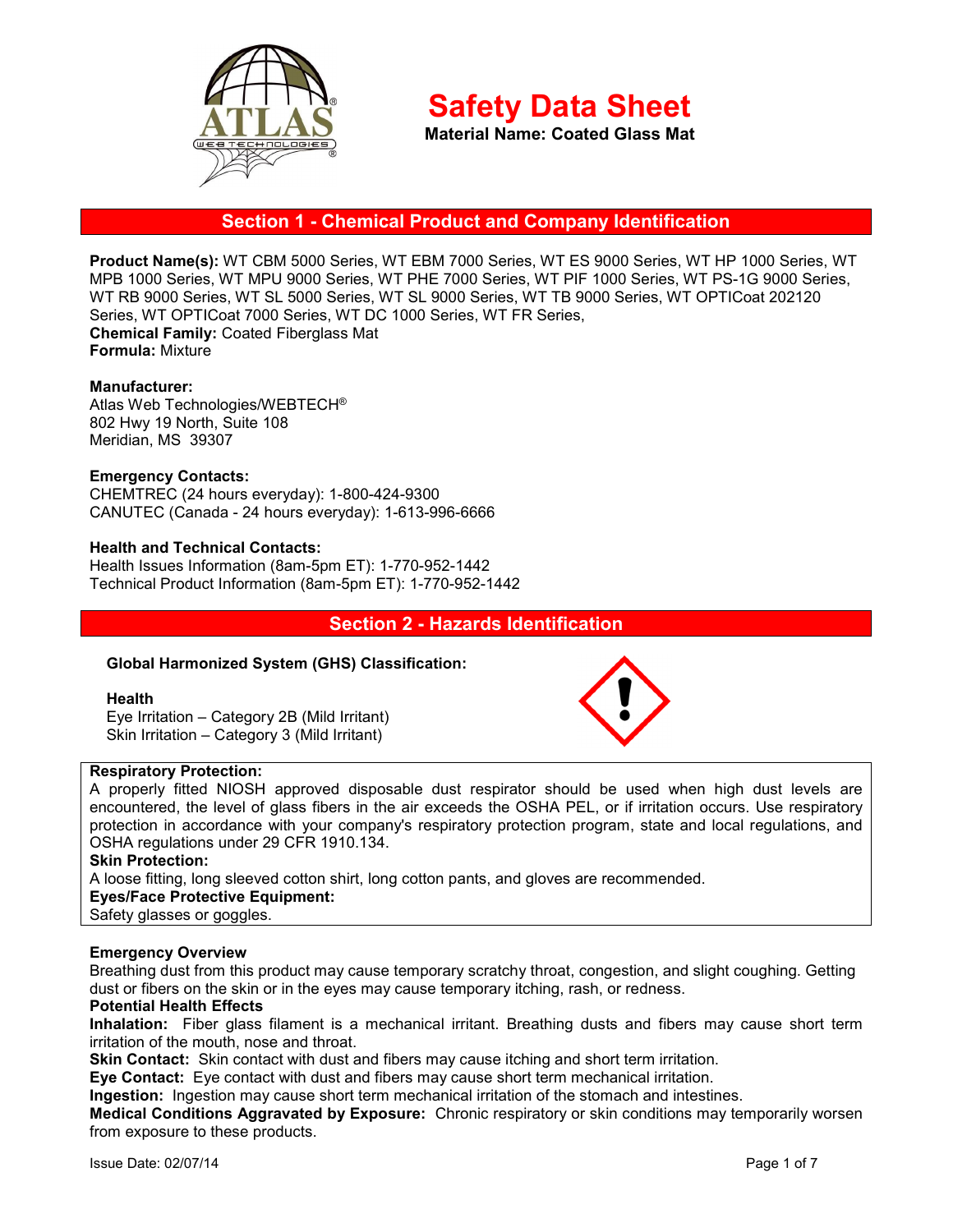

**Material Name: Coated Glass Mat**

# **Section 3 - Composition / Information on Ingredients**

| <b>Name</b>                                           | <b>CAS Number</b> | Weight %      | <b>ACGIH Exposure</b><br>Limit* | <b>OSHA PEL</b>                                                              |
|-------------------------------------------------------|-------------------|---------------|---------------------------------|------------------------------------------------------------------------------|
| <b>Fiberglass</b>                                     | 65997-17-3        | $5 - 7$       | 1 fiber/cc                      | 1 fiber/cc                                                                   |
| Limestone                                             | 471-34-1          | 75-85         | 10 mg/m $3$                     | 15 mg/m <sup>3</sup> (total)<br>5 mg/m <sup>3</sup> (respirable<br>fraction) |
| NJTS-50001-NCD<br>SBR Polymer <sup>1</sup>            | Proprietary - NA  | $3-6$         | Not determined                  | Not determined                                                               |
| <b>NJTS-50881-NLD</b><br>Acrylic Polymer <sup>2</sup> | Proprietary - NA  | $4 - 7$       | Not determined                  | Not determined                                                               |
| <b>NJTS-50078-NCD</b><br>SA Polymer <sup>3</sup>      | Proprietary - NA  | $3-6$         | Not determined                  | Not determined                                                               |
| Carbon Black <sup>4</sup>                             | 1333-86-4         | $0 - 0.15$    | 3.5 mg/m <sup>3</sup>           | 3.5 mg/m <sup>3</sup>                                                        |
| Zinc Oxide <sup>5</sup>                               | 1314-13-2         | $0.09 - 0.12$ | 5 mg/ $m3$                      | 15 mg/m <sup>3</sup> (total)<br>5 mg/m <sup>3</sup> (respirable<br>fraction) |

1 WT MPB 1000 Series, WT DC 1000 Series, WT HP 1000 Series, WT PIF 1000 Series, WT FR Series  $^2$  WT ES 9000 Series, WT MPU 9000 Series, WT PS-1G 9000 Series, WT SL 9000 Series, WT RB 9000 Series, WT TB 9000Series, WT OPTICoat 202120 Series

3 WT RB 9000 Series, WT OPTICoat 202120 Series, WT CBM 5000 Series, WT EBM 7000 Series, WT PHE 7000 Series, WT SL 5000 Series, WT OPTICoat 7000 Series, WT HP 1000 Series, WT PIF 1000 Series

4 WT HP 1000 Series, WT PIF 1000 Series, WT DC 1000 Series

5 WT PS-1G 9000 Series, WT SL 9000 Series

# **Section 4 - First Aid Measures**

### **Eye Contact:**

Do not rub or scratch your eyes. Dust particles may cause the eye to be scratched. Flush with water for 5–15 minutes. If irritation persists, contact a doctor.

### **Skin Contact:**

Wash gently with soap and warm water to remove dust and fibers. Wash hands before eating or using rest room.

### **Ingestion:**

Do not induce vomiting. SEEK IMMEDIATE MEDICAL ATTENTION.

### **Inhalation:**

Remove person to fresh air. Drink water to clear throat and blow nose to move fibers and dusts.

# **NOTES TO PHYSICIAN:**

None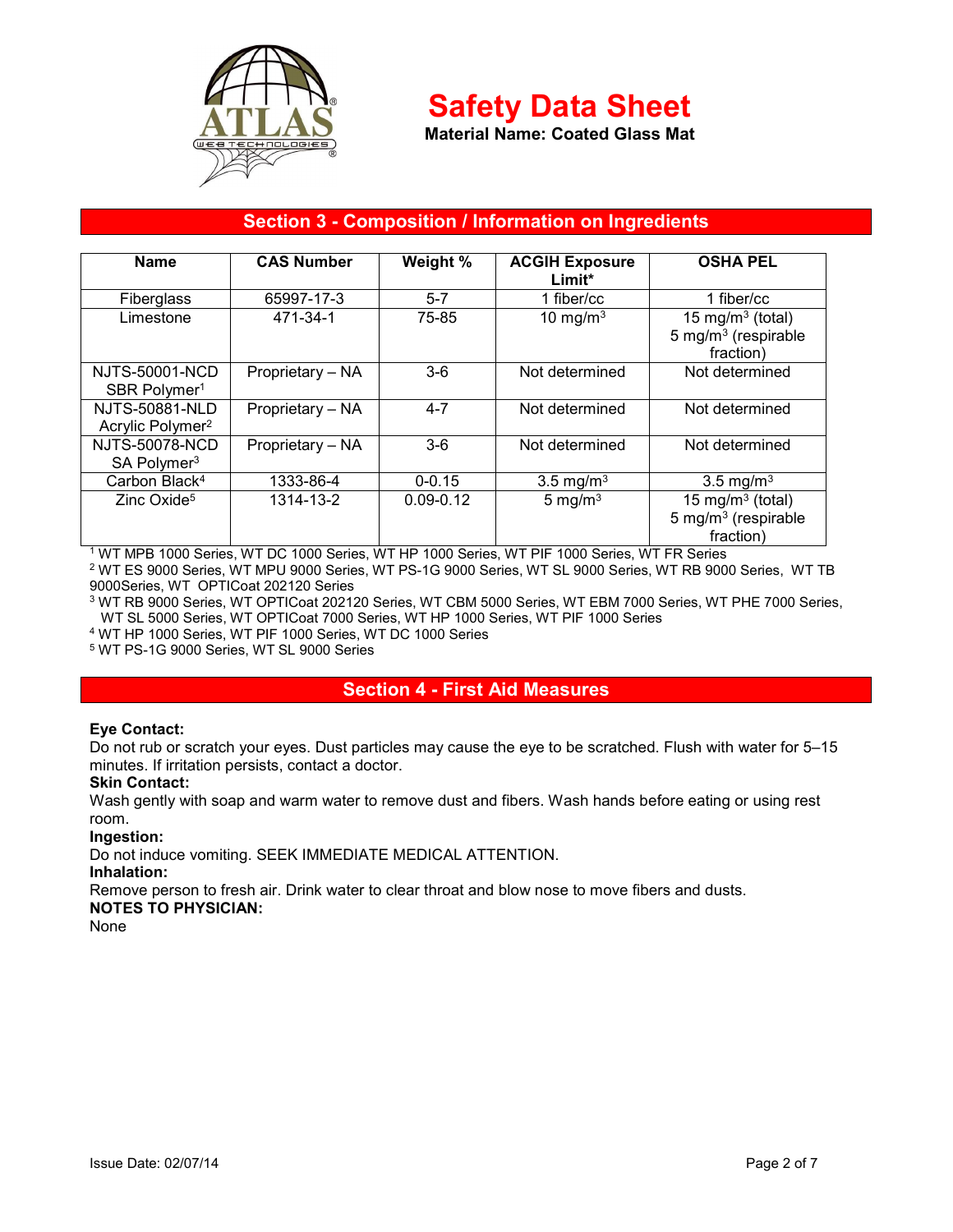

**Material Name: Coated Glass Mat**

# **Section 5 - Fire Fighting Measures**

**Suitable extinguishing media:** There is no potential for fire or explosion. If involved with a fire, use normal fire fighting procedures to prevent inhalation of smoke and gases. Firefighters should wear full-face, self-contained breathing apparatus and impervious protective clothing. Firefighters should avoid inhaling any combustion products.

**Specific hazards:** None. **Special protective equipment for firefighters:** None **Flash point:** Not applicable **Auto ignition temperature:** Not applicable **Flammable limits in air - lower (%):** Not applicable **Flammable limits in air - upper (%):** Not applicable **NFPA rating:**  Flammability: 1 Health: 1 Instability: 0 Other: -

### **Section 6 - Accidental Release Measures**

**Personal precautions:** Pick up large pieces. Vacuum dusts. Do not sweep dry dusts. If sweeping is necessary, use a dust suppressant such as water. These wastes are not hazardous as defined by the Resource Conservation and Recovery Act (40 CFR 261). Comply with state and local regulations for disposal of this product.

## **Section 7 - Handling and Storage**

#### **Handling Procedures:**

Comply with all applicable EPA, OSHA, NFPA and state and local requirements. Observe personal protection guidelines of Section 8. Avoid skin contact.

### **Storage Procedures:**

Store product in an area where it will not easily be disturbed or generate dust.

## **Section 8 - Exposure Controls / Personal Protection**

#### **Engineering measures:**

Local or general exhaust required in an enclosed area or when there is inadequate ventilation.

#### **Respiratory Protection:**

A properly fitted NIOSH approved disposable dust respirator should be used when high dust levels are encountered, the level of glass fibers in the air exceeds the OSHA PEL, or if irritation occurs. Use respiratory protection in accordance with your company's respiratory protection program, local regulations and OSHA regulations under 29 CFR 1910.134.

#### **Skin Protection:**

A loose fitting, long sleeved cotton shirt, long cotton pants, and gloves are recommended.

**Eyes/Face Protective Equipment:** 

Wear safety glasses or goggles.

### **Work Practices:**

Handle with good industrial hygiene and safety practices. These include avoiding any unnecessary exposure and removal of the material from the skin, eyes and clothing. Wash hands and arms frequently, shower after exposure and wash work clothes when soiled.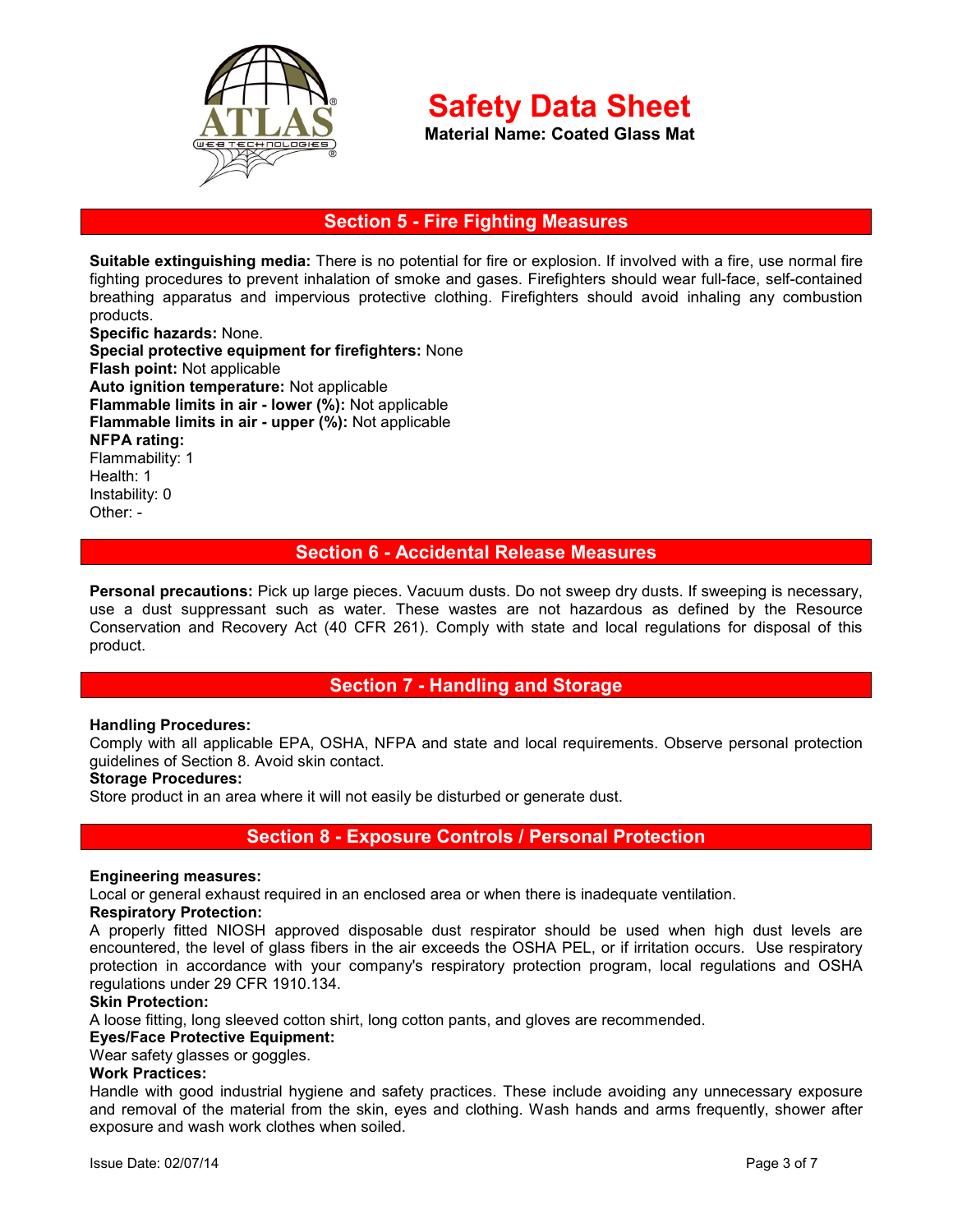

**Material Name: Coated Glass Mat**

# **Section 9 - Physical & Chemical Properties**

**Appearance:** Glass fiber mat coated with white limestone particles, packaged in roll form. **Physical state (Solid/Liquid/Gas):** Solid **Substance type (Pure/Mixture):** Mixture **Color:** Variable **Odor:** None **Molecular weight:** Not determined **pH:** Neutral **Boiling point/range (5-95%):** Not applicable **Melting point/range:** 1600 F **Decomposition temperature:** Not applicable **Specific gravity:** Variable **Density:** Variable **Bulk density:** Not applicable **Vapor density:** Not applicable **Vapor pressure:** Not applicable **Evaporation rate:** No data available **Solubility:** Not applicable **Solubility in other solvents:** Not applicable **Partition coefficient (n-octanol/water):** Not applicable **VOC content (%):** Not applicable **Viscosity:** Not applicable

## **Section 10 - Chemical Stability & Reactivity Information**

**Stability:** The material is a stable solid at normal usage temperatures. **Polymerization:** Will not occur.

**Hazardous decomposition products:** The decomposition products from this material are those that would be expected from any organic (carbon-containing) material, and are mainly derived from burning of the resins and binders. These decomposition products may include carbon monoxide, carbon dioxide & carbon particles.

### **Materials to avoid:** None.

**Conditions to avoid:** Excessive heat, excessive mechanical handling outside the normal usage that would generate dust.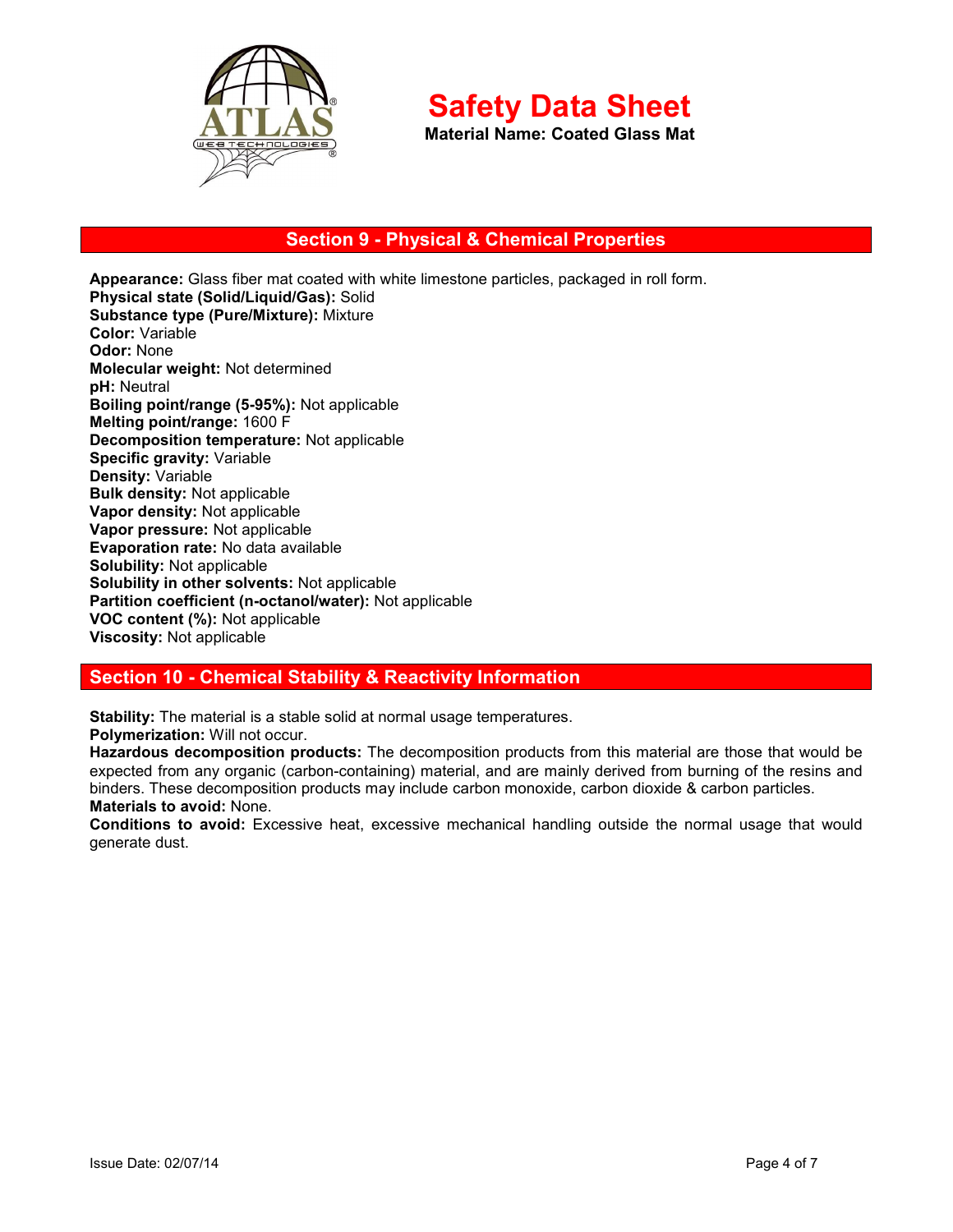

**Material Name: Coated Glass Mat**

# **Section 11 - Toxicological Information**

**Acute and Chronic Toxicity:**

### EXPOSURE LIMITS:

### **GLASS FIBERS: CAS 65997-17-3; Listed as Synthetic Vitreous Fibers** – Continuous filament glass fibers OSHA: 1-f/cc (fiber per cubic centimeter), proposed.

ACGIH: 1-f/cc TWA for fibers longer than 5µm with a diameter < 3µm; 5-mg/m3 TWA inhalable particulate. NIOSH: 5-mg/m3, or 3-f/cc TWA (for fibers <=3.5µm diameter; and >=10µm length)

### **CALCIUM CARBONATE: CAS 471-34-1**

OSHA: 15-mg/m3 total dust; 5-mg/m3 respirable fraction

ACGIH: 10-mg/m3

NIOSH: 10-mg/m3 total dust; 5-mg/m3 respirable fraction

**A: General Product Information** 

### **LD50/LC50 For Chemicals, Which May Be Released During Use**

**B: Component Analysis - LD50/LC50** 

### **CALCIUM CARBONATE: CAS 471-34-1:**

Oral LD50 Rat : 6450 mg/kg

### **GLASS FIBERS: CAS 65997-17-3:**

Chronic Toxicity: No chronic health effects are known to be associated with exposure to continuous filament fiber glass. Results from epidemiologic studies have not shown any increases in respiratory disease or cancer. **Carcinogenicity:** 

### **A: General Product Information**

The International Agency for Research on Cancer (IARC) has classified continuous filament fiber glass as a Group 3 substance, not classifiable as to its carcinogenicity to humans.

# **B: Component Carcinogenicity**

### **GLASS FIBERS: CAS 65997-17-3:**

IARC: Monograph 43; 1988: Group 3 (not classifiable) ACGIH: A4 – Not Classifiable as a Human Carcinogen **CALCIUM CARBONATE: CAS 471-34-1:** None

Reference: Occupational Safety & Health Administration (OSHA)

## **Section 12 - Ecological Information**

### **Ecotoxicity:**

No data available for this product. This product is not expected to produce significant ecotoxicity upon exposure to aquatic organisms and aquatic systems.

## **Section 13 - Disposal Considerations**

### **US EPA Waste Number & Descriptions:**

This material as supplied and by itself, when discarded or disposed of, is not an EPA RCRA hazardous waste according to federal regulations. This material could become a hazardous waste if mixed or contaminated with a hazardous waste or other substance(s). It is the responsibility of the user to determine if disposal material is hazardous according to federal, state and local regulations.

### **Disposal Instructions:**

Dispose of waste material according to Local, State, Federal, and Provincial Environmental Regulations.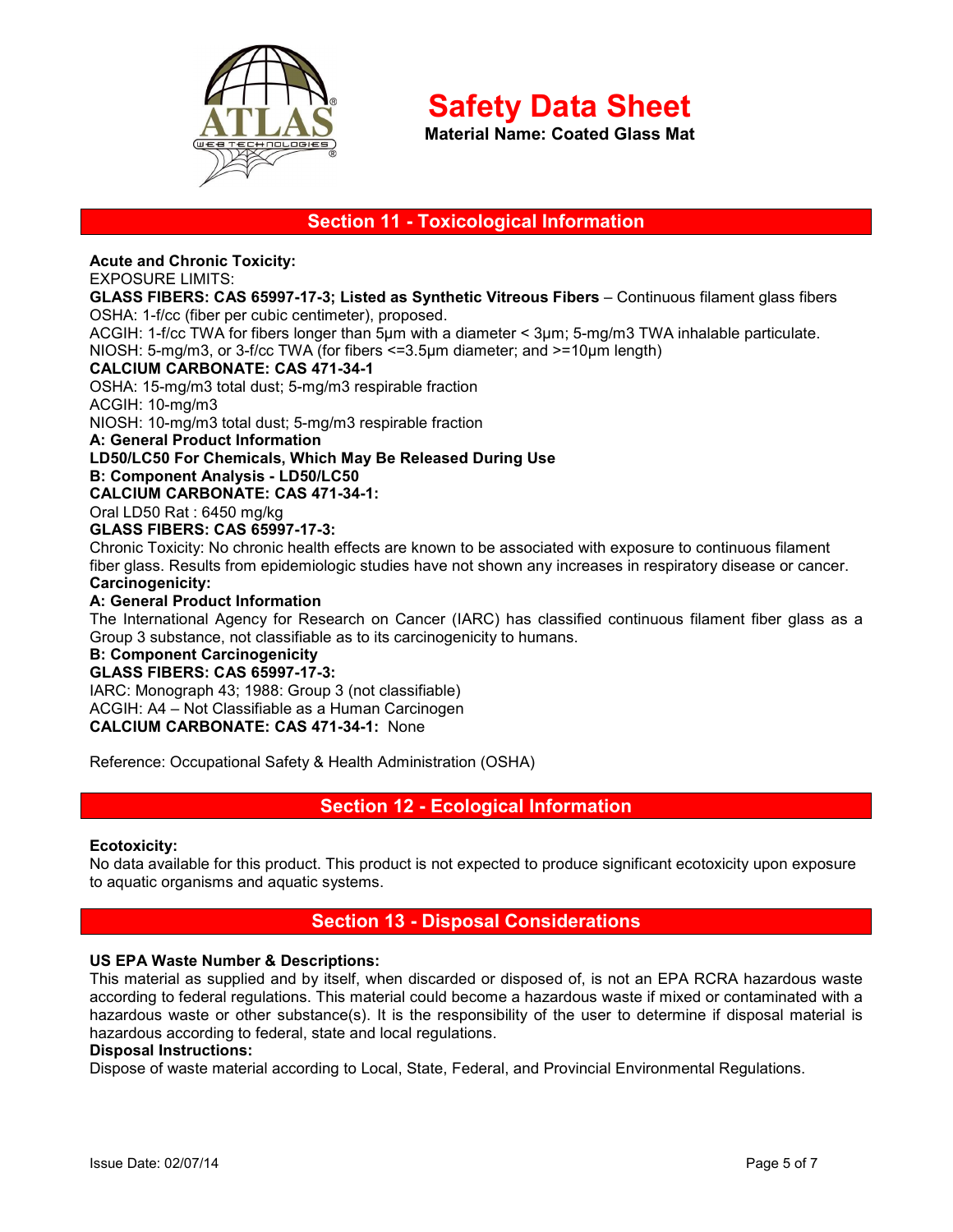

**Material Name: Coated Glass Mat**

# **Section 14 - Transportation Information**

**49 CFR 172.101: DOT: Transport Information:** This material when transported via US commerce would not be regulated by DOT Dangerous Goods Regulations. **Proper shipping name:** Not applicable **UN/Identification No:** Not applicable **Hazard Class:** Not applicable **Packing group:** Not applicable **DOT reportable quantity (lbs):** Not applicable.

# **Section 15 - Regulatory Information**

| <b>US Federal Regulatory Information</b>                                                               |                                                                                                                                                                                                                                    |  |  |
|--------------------------------------------------------------------------------------------------------|------------------------------------------------------------------------------------------------------------------------------------------------------------------------------------------------------------------------------------|--|--|
| <b>US TSCA Chemical Inventory Section</b><br>$8(b)$ :                                                  | This product and/or its components are listed on the TSCA<br>Chemical Inventory.                                                                                                                                                   |  |  |
| <b>OSHA Hazard Communication</b><br>Standard:                                                          | This product has been evaluated and determined to be<br>hazardous as defined by the OSHA Hazard Communication<br>Standard due to the potential for mild skin irritation and mild<br>respiratory irritation.                        |  |  |
| <b>SARA Section 302:</b>                                                                               | This product contains the following component(s) that have<br>been listed on EPA's Extremely Hazardous Substance<br>(EHS) List:<br><b>None</b>                                                                                     |  |  |
| <b>SARA Section 304:</b>                                                                               | This product contains the following component(s) identified<br>either as an EHS or a CERCLA Hazardous substance<br>which in case of a spill or release may be subject to<br>SARA reporting requirements:<br>None<br>$\blacksquare$ |  |  |
| <b>SARA 311/312</b>                                                                                    | Hazard Classification under SARA 311/312:<br>Acute Health Hazard: Yes<br>Chronic Health Hazard: No<br>Fire Hazard: No<br>Sudden Release of Pressure Hazard: No<br>Reactive Hazard: No                                              |  |  |
| <b>SARA Section 313:</b>                                                                               | This product contains the following component(s) that may<br>be subject to reporting on the Toxic Release Inventory<br>(TRI) From R:<br>None                                                                                       |  |  |
| <b>US State Regulatory Information</b>                                                                 |                                                                                                                                                                                                                                    |  |  |
| <b>State Hazardous Substances Listing</b>                                                              | Neither this product nor any of its components appears on<br>any state hazardous substances lists.                                                                                                                                 |  |  |
| <b>California Safe Drinking Water and</b><br><b>Toxic Enforcement Act of 1986</b><br>(Proposition 65): | WARNING! This product contains a chemical known to the<br>State of California to cause birth defects or other<br>reproductive harm.                                                                                                |  |  |
|                                                                                                        |                                                                                                                                                                                                                                    |  |  |